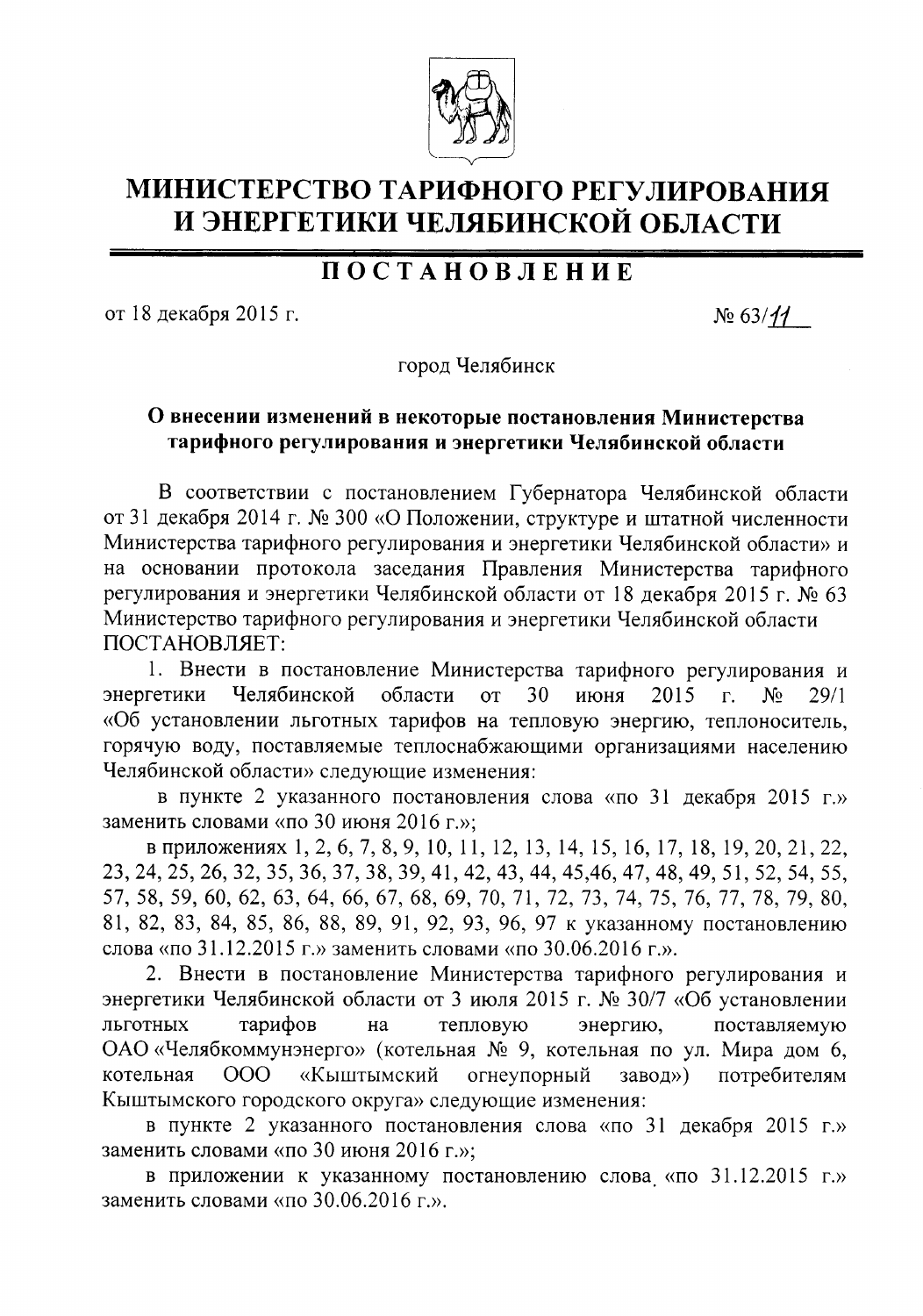3. Внести в постановление Министерства тарифного регулирования и энергетики Челябинской области от 18 сентября 2015 г. № 42/11 «Об установлении льготного тарифа на тепловую энергию, поставляемую ООО «Тепловые электрические сети и системы» населению Тюбукского сельского поселения Каслинского муниципального района» следующие изменения:

в пункте 2 указанного постановления слова «по 31 декабря 2015 г.» заменить словами «по 30 июня 2016 г.»:

в приложении к указанному постановлению слова «по 31.12.2015 г.» заменить словами «по 30.06.2016 г.».

4. Внести в постановление Министерства тарифного регулирования и энергетики Челябинской области от 1 октября 2015  $\Gamma$ .  $N_2$  $45/48$ «Об установлении льготных тарифов на тепловую энергию, поставляемую МУП «Теплоком» на территории Чебаркульского городского округа» следующие изменения:

в пункте 2 указанного постановления слова «по 31 декабря 2015 г.» заменить словами «по 30 июня 2016 г.»:

в приложениях 1-5 к указанному постановлению слова «по 31.12.2015 г.» заменить словами «по 30.06.2016 г.».

5. Внести в постановление Министерства тарифного регулирования и энергетики Челябинской области от 1 октября 2015  $\Gamma$ .  $N_2$  45/52 «Об установлении льготных тарифов на тепловую энергию, поставляемую ООО «Перспектива» на территории Каслинского муниципального района» следующие изменения:

в пункте 2 указанного постановления слова «по 31 декабря 2015 г.» заменить словами «по 30 июня 2016 г.»;

в приложении к указанному постановлению слова «по 31.12.2015 г.» заменить словами «по 30.06.2016 г.».

6. Внести в постановление Министерства тарифного регулирования и энергетики Челябинской области от  $8<sup>1</sup>$ октября 2015  $\Gamma$ .  $N_2$  $47/26$ «Об установлении льготного тарифа на тепловую энергию, поставляемую МУП «ЖКХ» п. Жукатау (котельная по ул. Наливная) населению Бердяушского городского поселения Саткинского муниципального района» следующие изменения:

в пункте 2 указанного постановления слова «по 31 декабря 2015 г.» заменить словами «по 30 июня 2016 г.»;

в приложении к указанному постановлению слова «по 31.12.2015 г.» заменить словами «по 30.06.2016 г.».

7. Внести в постановление Министерства тарифного регулирования и энергетики Челябинской области от 22 октября 2015 г.  $N_2$  50/28 «Об установлении льготного тарифа на тепловую энергию, поставляемую ООО «Тепловые электрические сети и системы» населению Приморского сельского поселения Агаповского муниципального района» следующие изменения:

в пункте 2 указанного постановления слова «по 31 декабря 2015 г.»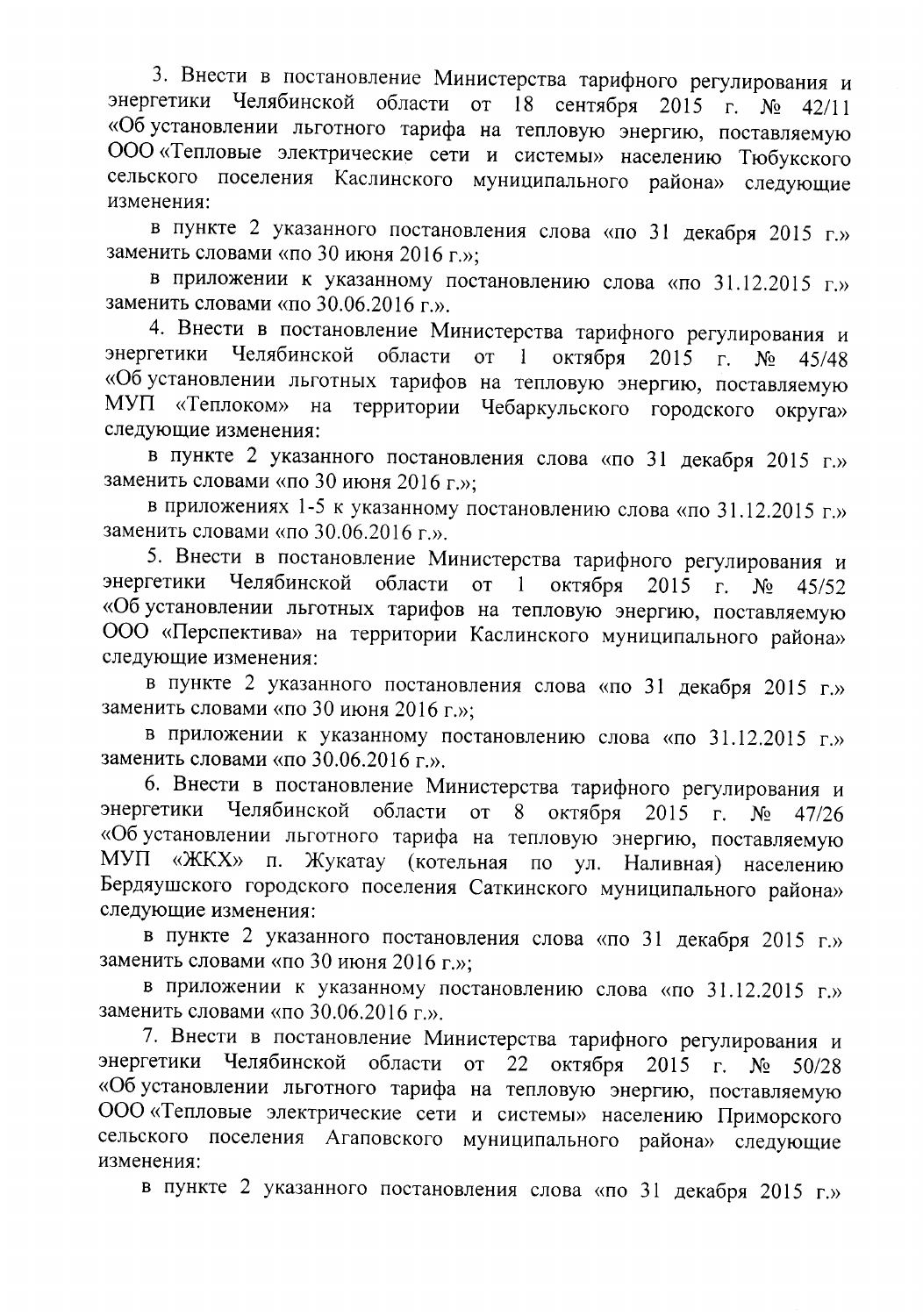заменить словами «по 30 июня 2016 г.»:

в приложении к указанному постановлению слова «по 31.12.2015 г.» заменить словами «по 30.06.2016 г.».

8. Внести в постановление Министерства тарифного регулирования и энергетики Челябинской области от 22 октября 2015 г.  $N_2$  $50/57$ «Об установлении льготного тарифа на тепловую энергию, поставляемую ООО «ПрофТерминал-Энерго» потребителям Каратабанского сельского поселения Еткульского муниципального района» следующие изменения:

в пункте 2 указанного постановления слова «по 31 декабря 2015 г.» заменить словами «по 30 июня 2016 г.»;

в приложении к указанному постановлению слова «по 31.12.2015 г.» заменить словами «по 30.06.2016 г.».

9. Внести в постановление Министерства тарифного регулирования и энергетики Челябинской области от 5 ноября 2015 г. № 52/4 «Об установлении льготного тарифа на тепловую энергию, поставляемую ООО «Минигидро» потребителям Нязепетровского городского поселения Нязепетровского муниципального района» следующие изменения:

в пункте 2 указанного постановления слова «по 31 декабря 2015 г.» заменить словами «по 30 июня 2016 г.»:

в приложении к указанному постановлению слова «по 31.12.2015 г.» заменить словами «по 30.06.2016 г.».

10. Внести в постановление Министерства тарифного регулирования и энергетики Челябинской области от 19 ноября 2015  $\Gamma$ .  $N<sub>o</sub>$  $54/16$ «Об установлении льготного тарифа на тепловую энергию, поставляемую ООО «Тепловые электрические сети и системы» населению Копейского городского округа» следующие изменения:

в пункте 2 указанного постановления слова «по 31 декабря 2015 г.» заменить словами «по 30 июня 2016 г.»;

в приложении к указанному постановлению слова «по 31.12.2015 г.» заменить словами «по 30.06.2016 г.».

11. Внести в постановление Министерства тарифного регулирования и энергетики Челябинской области от 19 ноября 2015 г.  $N_2$  $54/33$ «Об установлении льготного тарифа на тепловую энергию, поставляемую ООО «Уралтехцентр» потребителям Сосновского муниципального района» следующие изменения:

в пункте 2 указанного постановления слова «по 31 декабря 2015 г.» заменить словами «по 30 июня 2016 г.»;

в приложении к указанному постановлению слова «по 31.12.2015 г.» заменить словами «по 30.06.2016 г.».

12. Внести в постановление Министерства тарифного регулирования и энергетики Челябинской области от 19 ноября 2015  $\Gamma$ .  $N_2$  $54/41$ «Об установлении льготного тарифа на тепловую энергию, поставляемую муниципальным предприятием Кыштымского городского округа «Многопрофильное предприятие» потребителям Кыштымского городского округа» следующие изменения: